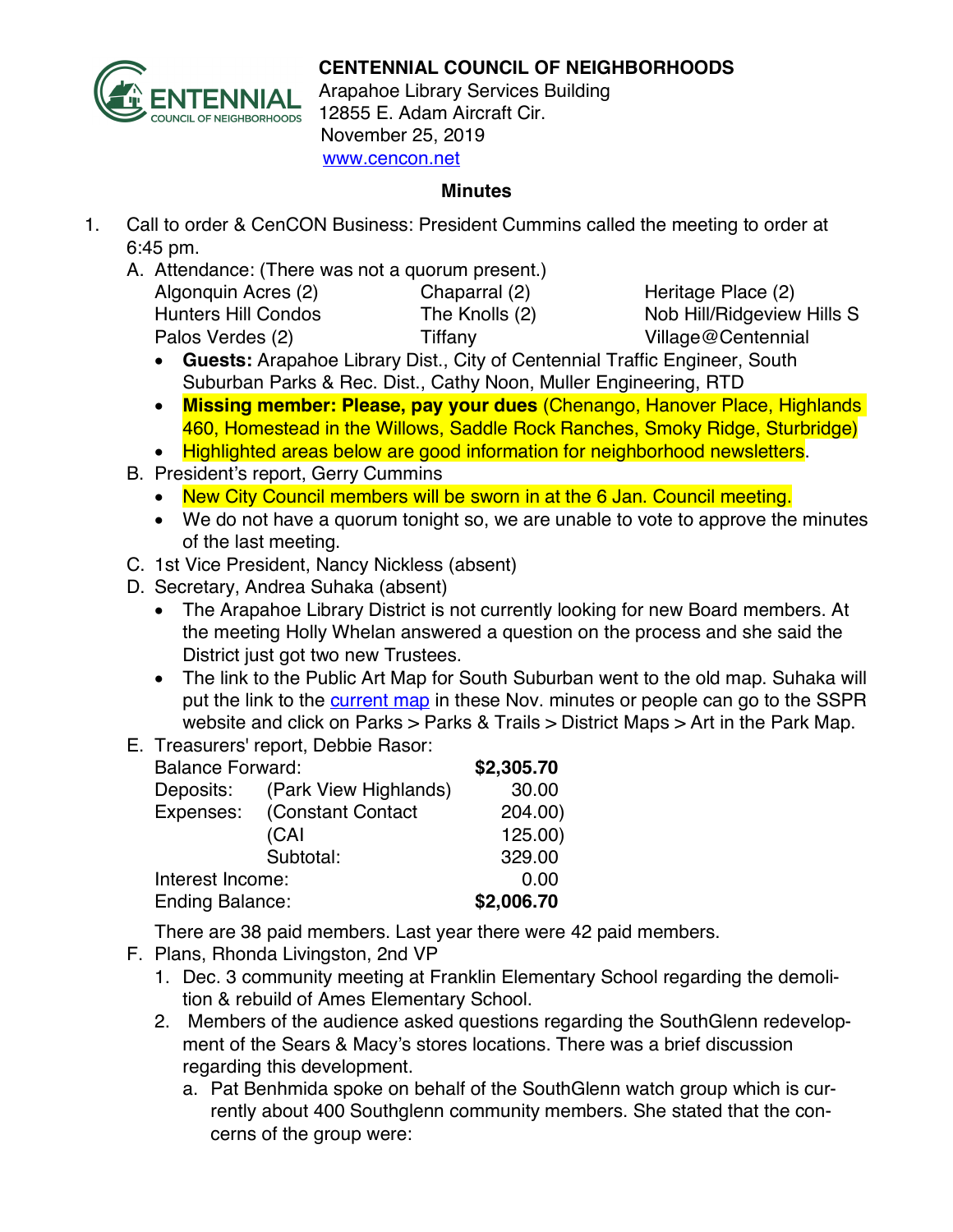- The proposed change in height of the buildings
- The ratio of retail space to residential units
- The setbacks and the high rise buildings that create an unwelcoming wall on the south side of the site.
- The SouthGlenn group wants to create a voice to raise concerns regarding the traffic study & other issues, regarding the traffic study issues & concerns. Benhmida asked if CenCON would consider partnering with the South-Glenn group to help be a voice and a conduit for fundraising. Pat also asked if the CenCON Exec. Board would meet with the SouthGlenn group.
- Gerry stated that CenCON cannot be a conduit for fundraising but the Cen-CON board is willing to meet with the SouthGlenn group.
- Cathy Noon stated that CenCON is an advocate for all neighborhoods. There was an audience discussion about the city's perception of CenCON and ideas to improve that perception were discussed.

## 2. Guest Comments

- A. [South Metro Fire Rescue](http://www.southmetro.org/), Asst. Chief Jerry Rhodes, Community Services (See link below minutes.)
- B. [South Suburban Parks & Rec District](http://www.sspr.org/), Jamie DeBartolomeis
	- A new winter catalog of programs is coming out.
	- Dec. is a busy month. SSPR is currently doing a coat drive with 9NEWS.
	- There are camps for kids at Goodson Rec. & Family Sports centers.
	- There are currently 2 clinics for kids at Family Sports, 1 Lacrosse camp & a soccer skills camp.
	- There will be a holiday pass sale on Cyber Monday. These passes never expire. Details are on the website and in the new catalog.
	- The regional recreation complex is going as planned & has gone vertical. The roof on the site is over what will be the turf field. We target an opening date of this new building in Dec. 2020. For updates it, visit www.ssprd.org/Recreation-Complex.
	- Don Doerr asked about hikes for seniors. DeBartolomeis mentioned that she brought new brochures about these hikes and the brochures are on the back table.
- C. **Arapahoe Library District**, Holly Whelan
	- Give the Gift of Books this Holiday Season
		- o Shop our selection of holiday, children's and collectible books at the used book sale on Sat., Dec. 7, 9am-4:30pm; & Sun., Dec. 8, Noon-5pm at Koelbel Lib. Sale sponsored by the Friends of Arapahoe Libraries, whose primary objective is to raise funds by selling used books and Friends memberships. Funds are allocated to Arapahoe Libraries in the form of grants, supporting programs & projects. For more information, visit the website.
	- Dessert with Charles Dickens
		- o Get into the holiday spirit and listen to tales from the classic *A Christmas Carol* on Wed., Dec. 4, 7pm at Koelbel Library. Storyteller David Skipper will portray Charles Dickens and transport you back to 1844, a year after the novel's release. Cozy up and enjoy parlor games, yuletide treats and stories from Christmas past. (For adults)
	- Live: Park Hill Brass
		- o Park Hill Brass will make your day merry & bright with its performance of holiday favorites at Eloise May, Smoky Hill & Koelbel libraries during Dec. These